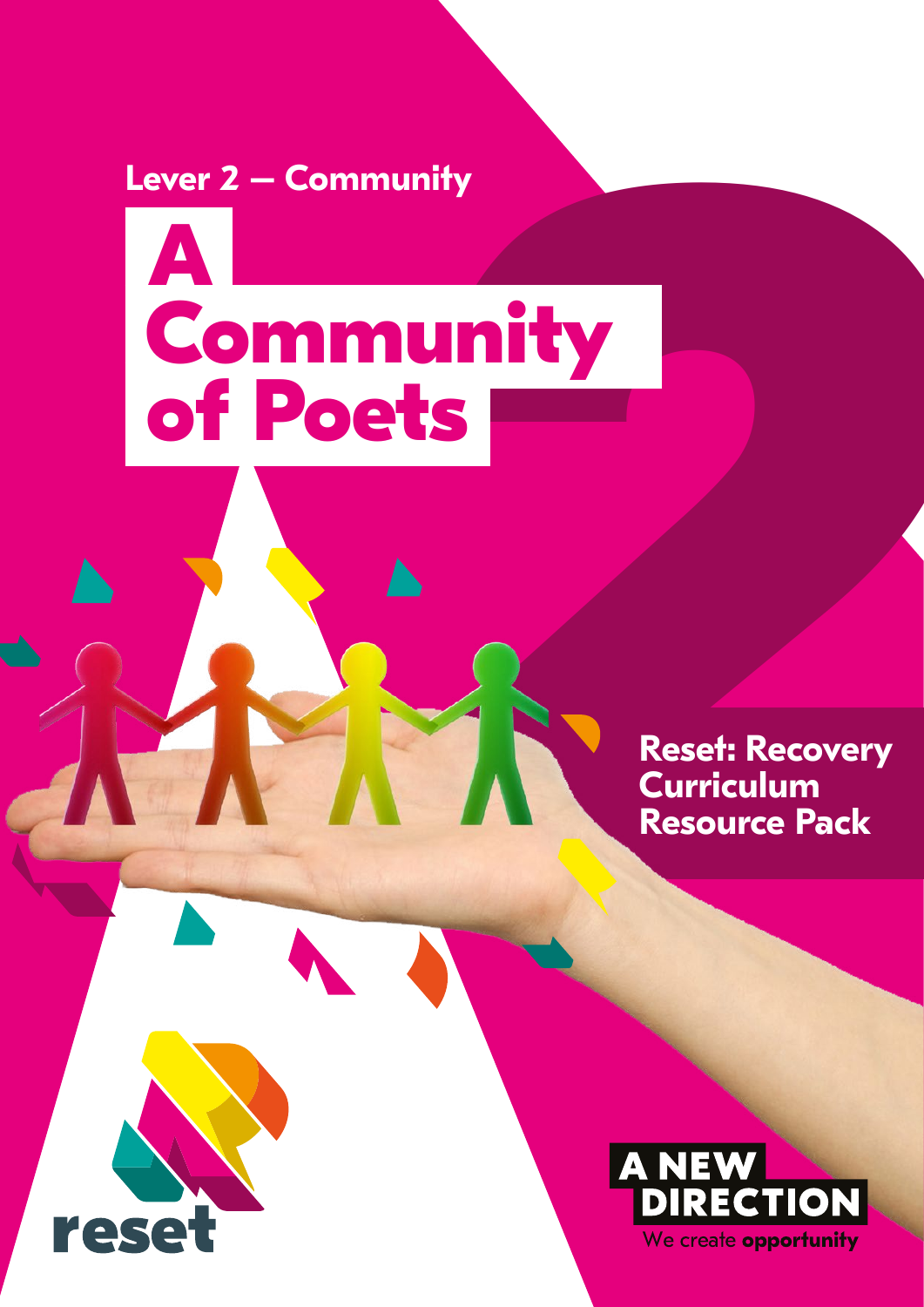

rese

These free resources are delivered as part of **Reset** – our programme of support in response to the pandemic.

Though COVID-19 has caused huge disruption to our lives, our professions, and our learning, it is important to remember that we are resilient, strong and good at what we do.

We know that we can adapt and work differently, move quickly and innovate. Let's take this chance to reset and move forward with what we know works, leave behind what doesn't, and introduce new ways of working, together.

For the full set of resources go to

## **<www.anewdirection.org.uk/reset>**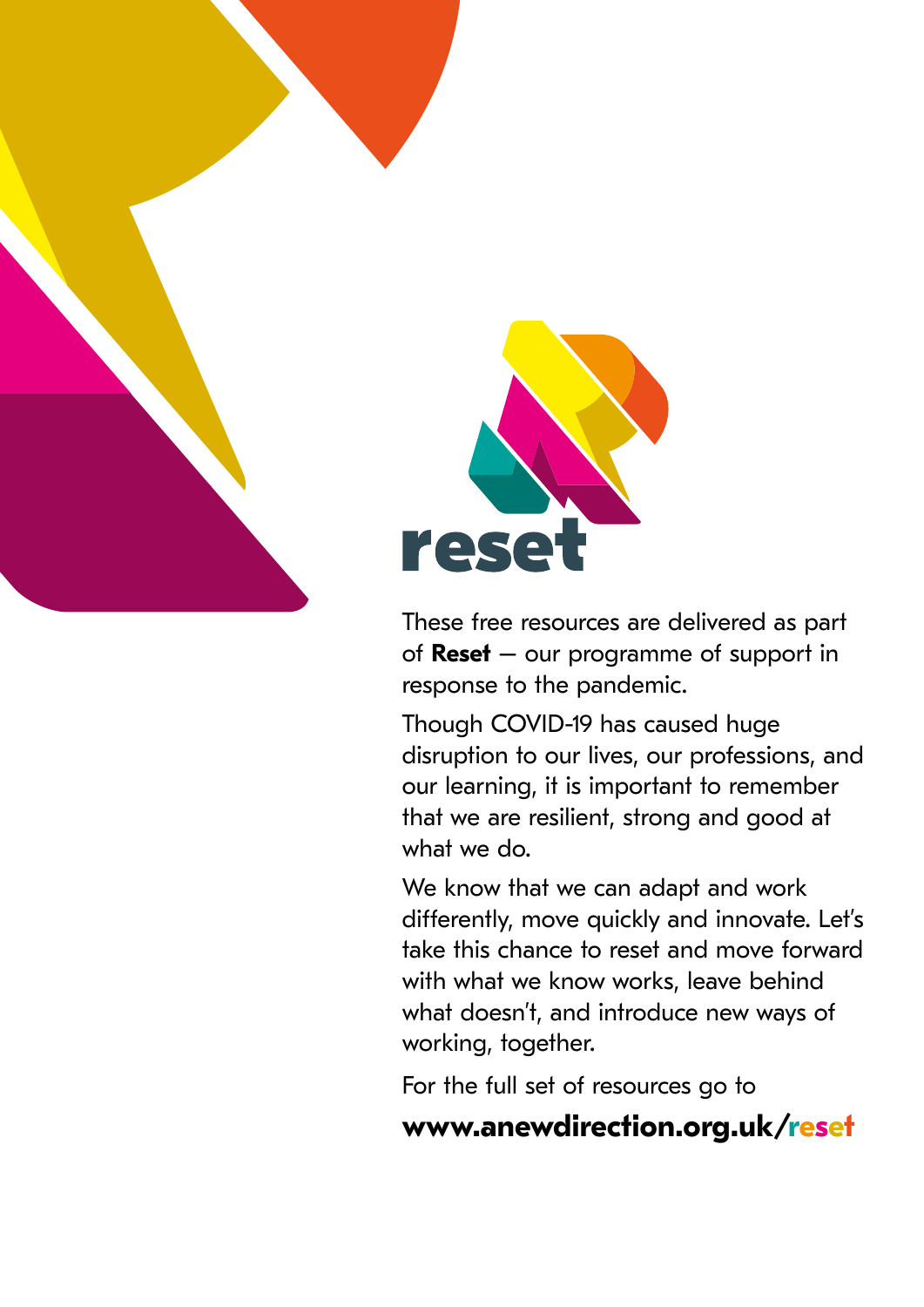#### **Writer** Pop Up Projects

#### **Aims**

- I understand that I am part of different communities
- I can explain how my community was affected by lockdown
- I understand what it means to be a part of my school community
- I can write a poem about what I want for my community

#### **Cross Curricular Links**

Poetry, Citizenship and PSHE, SEMH



**This sequence of four activities is designed to give children an understanding of the different communities that they are a part of, give them space to think about and share what life in their communities has been like during lockdown, and to reaffirm their place within the school community by considering what they value and what they would like to improve.** 

Throughout this resource, we will refer to a poetry [collection by Cheryl Moskowitz called](https://www.pop-up-hub.com/book/the-corona-collection-a-conversation/) *The Corona Collection: A Conversation* which is available for free online.

This resource was produced with the kind permission of Cheryl Moskowitz. *The Corona Collection: A Conversation* will be published in the Spring. Pop Up and Cheryl are conducting research on the effects of literature in helping children to process the lockdown experience. If you are interested in taking part, please [get in touch](mailto:info@pop-up.org.uk).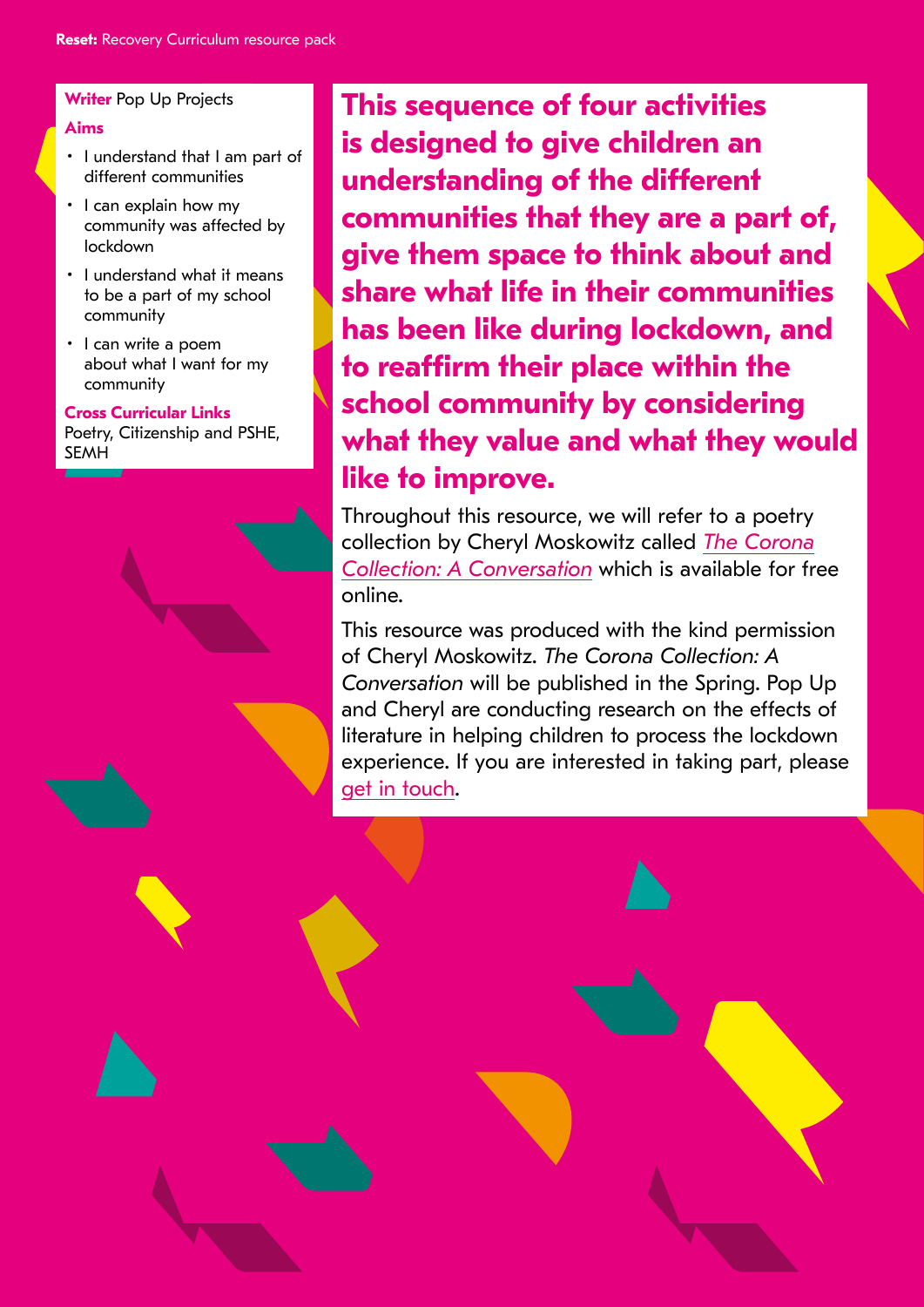#### **Reset:** Recovery Curriculum resource pack

#### **Time Required**

3-4 hours (we suggest breaking it up into shorter sessions)

#### **Preparation Time** 1 hour

#### **Resources**

- Drawing materials
- Small squares or thought bubbles
- Poems (available online)
- Flipchart/whiteboard



## **Introduction**

- **1.** Explain that throughout lockdown Cheryl Moskowitz, a children's poet, interviewed children to find out what their thoughts and feelings were during lockdown. She also asked them about the world they would like to live in. She turned these conversations into a poetry collection to help herself and others to understand their feelings, to think positively about the future and to understand that they are not alone.
- Listen to Cheryl Moskowitz's poem *Just Supposing*, or [read it here](https://www.coronacollectionpoetry.com/thecollection/).

#### **Part 1:**

## **I understand that I am part of different communities**

- **1.** Write the word 'community' on the board. Discuss the children's understanding of the word and add their ideas around the outside. Arrive at a definition such as 'a group of people who have things in common'.
- **2.** Discuss different types of communities (such as schools, neighbourhoods, religious communities, teams/clubs etc.) and list them. You might want to start with a picture of a child and add some of the communities they are a part of around the outside.
- **3.** Encourage the children to think about and explain the communities they are part of, find the communities that they have in common with their friends and those that are different.

#### **Make it more student-led**

- Students could interview one another and collect data on which communities different members of the class belong to.
- Students could represent their communities using a Venn diagram.

#### **Make it more guided**

- For younger pupils, or those with SEND, a picture book such as *Abracazebra* by Helen Docherty or *Monty and the Poodles* by Katie Harnett could be used to introduce the idea of community.
- Initial activities to help pupils understand their communities could include games where children stand up or sit down when you call out a specific group or place.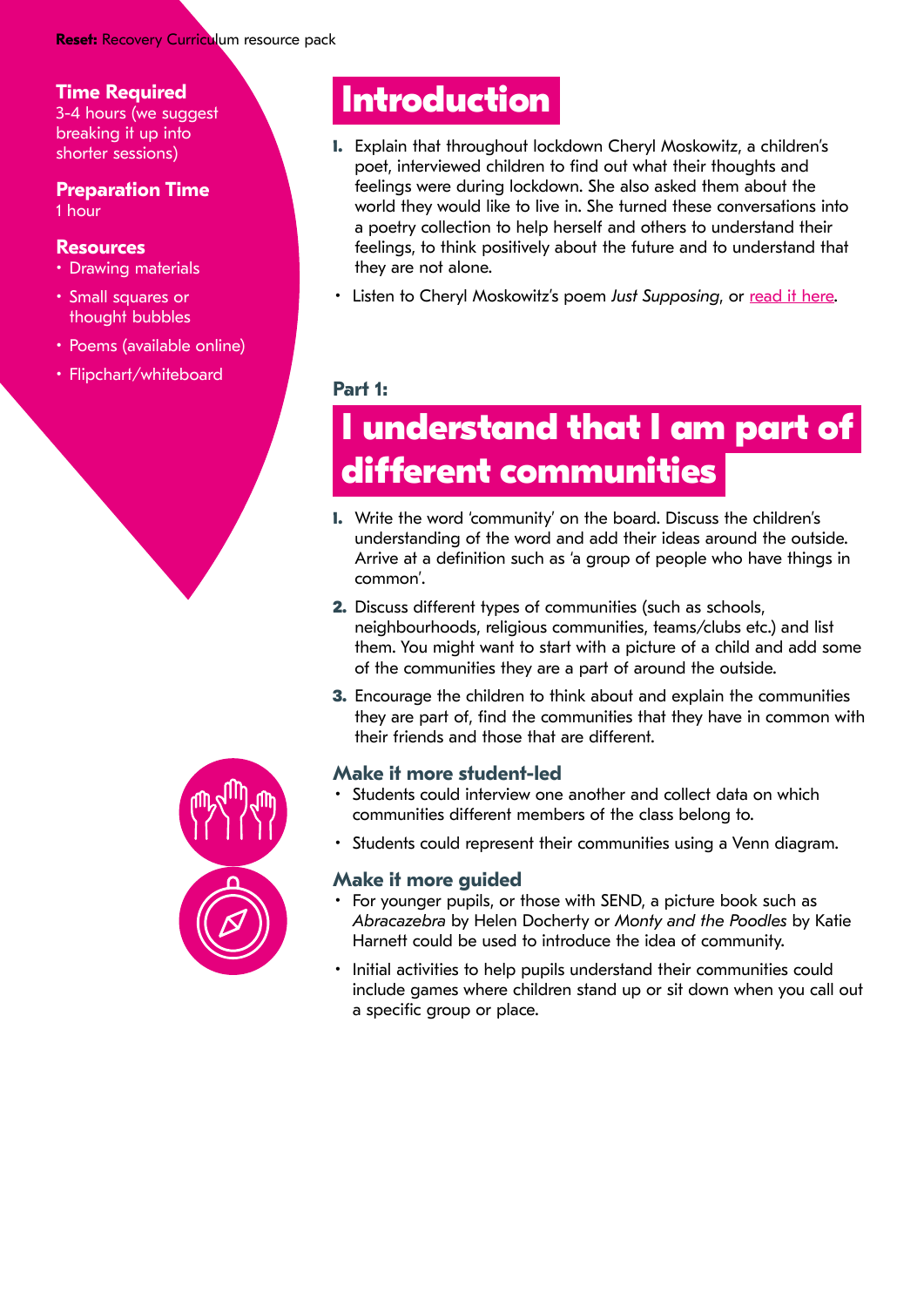#### **Part 2:**

## **I can explain how my community was affected by lockdown**

Possible Stimuli:

- From The Corona Collection: *School Rules* (p.6), *School Trip* (p.7), *Boredom* (p.12), *In These Coronavirus Times* (p.14), *Key Worker* (p.26), *What is the best thing about coming to school during lockdown?*  (p.46)
- *Good Days and Bad Days in Lockdown* by Beyond Words this wordless picture book may be more accessible to students with language and literacy barriers.
- **1.** Explain that everybody's community was affected by lockdown in positive and negative ways. Discuss some of these with the children. You might want to use a stimulus to get the conversation going – you could provide these to read independently.
- **2.** Explain that when Cheryl was talking to children during lockdown, the same words kept coming up: Kindness, Wishes, Hope, Worry, Sad, Angry, Happy, Travel, Home, Family, Friends, School.
- **3.** Ask the children to choose 2 or 3 of these words and draw pictures (one for each) of something from lockdown that that word reminds them of. You might want to give them small thought bubbles to draw their pictures in for display.
- **4.** Set a peaceful atmosphere in the classroom for this activity you might want to put some calming music on and explain that this is a time to think and reflect. They can have some time to chat about their pictures/experiences afterwards. Pay attention to children who find this difficult. Be aware that there may be children who have experienced bereavement, trauma or abuse during this time and be sensitive to this.



#### **Make it more student-led**

• Let students read through a selection of the poems independently and suggest key themes that they notice across the poems, list them and compare them with Cheryl's list (see point 2).

#### **Make it more guided**

• Choose a smaller selection of words to discuss in a guided group. Focusing on one word at a time, model drawing some of the children's ideas, then let the children draw.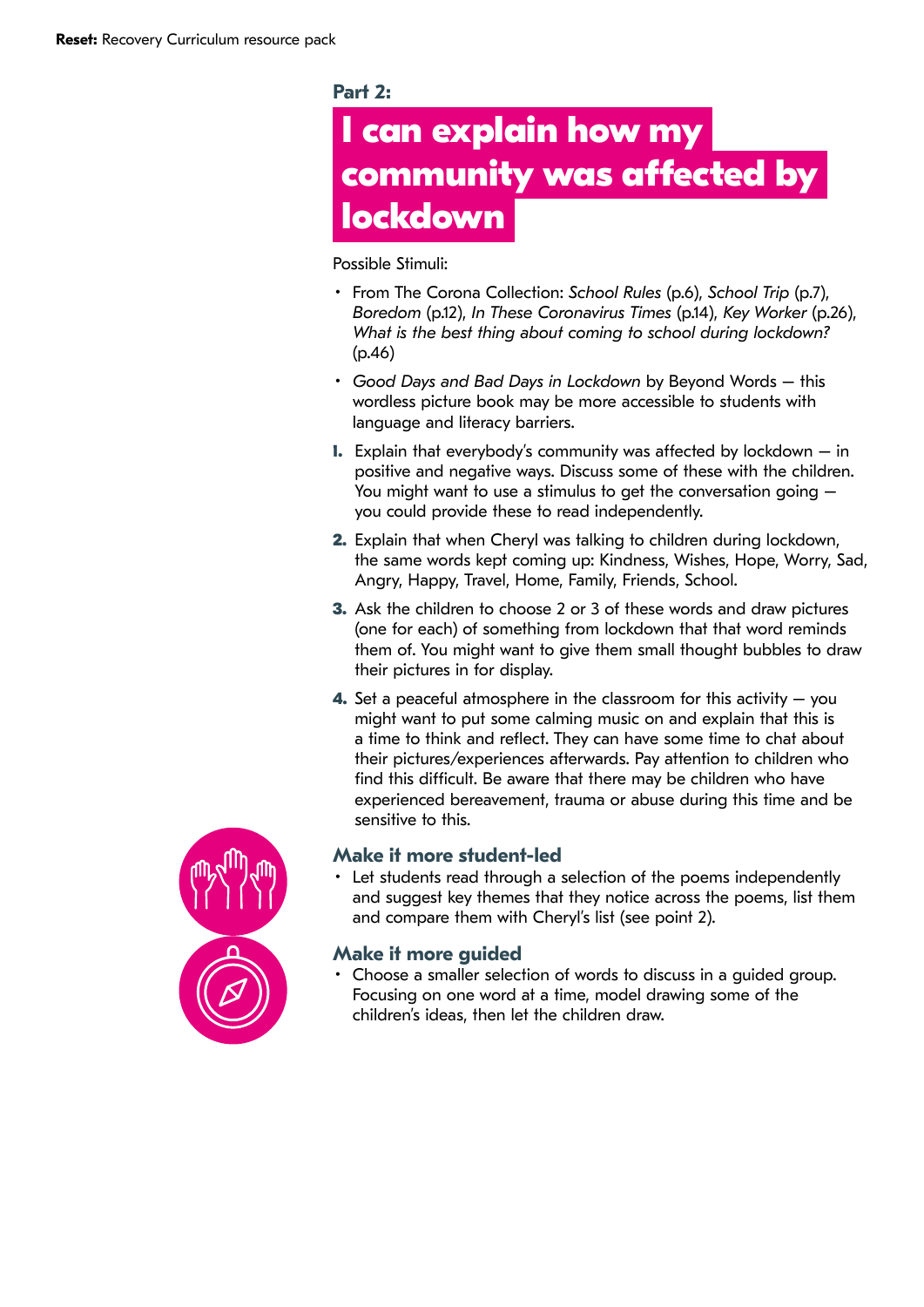#### **Part 3:**

## **I understand what it means to be a part of my school community**

Possible Stimuli:

- Poems about other members of the school community: *Ahoy There, A Word From Your Captain* (p.64), *Care Taker* (p.38), *From Your Librarian During Lockdown* (pp.20-21)
- **1.** Explain that we have thought a lot about our individual communities, but there is one community that we all have in common – the school community. Establish that this includes all the pupils, parents, carers and staff.
- **2.** Reaffirm for the children that everyone is part of the school community – and that they always are, even when they cannot come into the school building. Now that we are all back together, let's think about what the school community means to us.
- **3.** Ask the children to think about aspects of school (e.g. lessons, subjects, playtime, friends, learning, teachers, lunchtime staff, school values etc.) and list their ideas – include all ideas. Repeat the activity from Part 2 – choose 2-3 ideas from the list that mean the most to you and draw pictures to represent them. You might want to do this on different coloured paper to distinguish them from the previous activity.
- **4.** The drawings from parts 2 and 3 could be combined into a large community display, with lots of representations of the children's individual communities and their favourite aspects of the school community. Staff and parents could also be asked to contribute to this, to make it fully inclusive.



#### **Make it more student-led**

• Groups of students could lead the community display – decide how the pictures are arranged, design the title and consider how these ideas fit with the school's existing values.

#### **Make it more guided**

• Choose a smaller selection of words to discuss in a guided group. Focusing on one word at a time, model drawing some of the children's ideas, then let the children draw.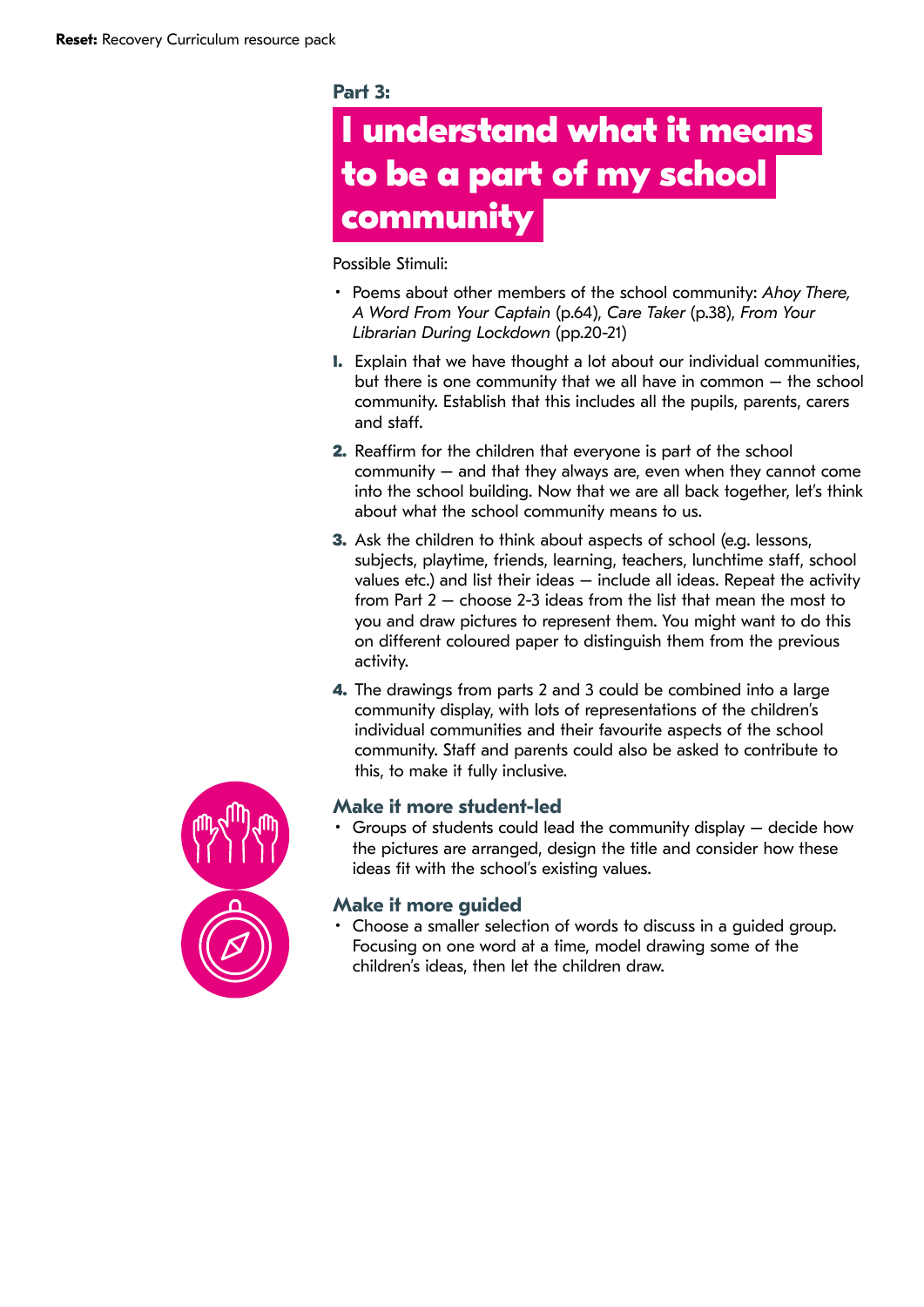

## **I can write a poem about what I want for my community**

Possible stimuli:

- *J'Ziah's Manifesto for the New World* (p.66), *When I Am Well Again*  (pp.52-53), *All It Takes is a Little Thought* (p.48), *If I Could Go Anywhere* (p.28), *A Wheelbarrow Full of Ice Cream* (p.11)
- **1.** Revisit *Just Supposing* from the introduction to the lesson. Think about the final question: 'If you woke up tomorrow, decisions all lifted, what kind of a world would you want to be gifted?'
- **2.** Explain that a lot of people have spent time during lockdown considering what is important to them and their communities. While people missed out on lots of good things, there were some things that they liked – that they would keep if they could. Things like 'less traffic' or 'more time to read'. Look at a couple of these poems together – draw out the themes of hopefulness and ask the children which parts they agree with.
- **3.** Discuss the children's ideas for what they would want for their communities for the future. Explain that you are going to write poems about what you want for the future of your school community and bring them together into a 'community poetry book'.
- **4.** Writing a poem could take many forms depending on the age and ability of the children you teach. Here are some ideas to help you get started:

#### **Repeating patterns/phrases:**

This can be a really helpful way to structure poems and give them some consistency. *A Wheelbarrow Full of Ice-Cream* (p.11), for example, begins most lines with 'If I could…'

#### **Acrostic poems:**

Acrostic poetry could work really well for this activity, especially for supporting younger children. *Jamie teaches Dylan his ABCs* (p.15) is an example of this, with the first letter of each line spelling out the alphabet. You could choose a word or phrase that suits your school community – such as the name of the school.

#### **Haikus:**

Haikus are a Japanese form, with a simple structure based on the number of syllables per line (5, 7, 5). *Cocoon* (inside back cover) is a haiku.

#### **Rhyming poems:**

Many of the poems in the collection have a rhyme scheme. *J'Ziah's Manifesto for the New World* uses an ABCB scheme, for example. Rhyming poems also often have a rhythm  $=$  a specific number of syllables per line, and a pattern of stressed and unstressed syllables. Writing rhyming poems is challenging, but fun and may be suitable for older or more able children.





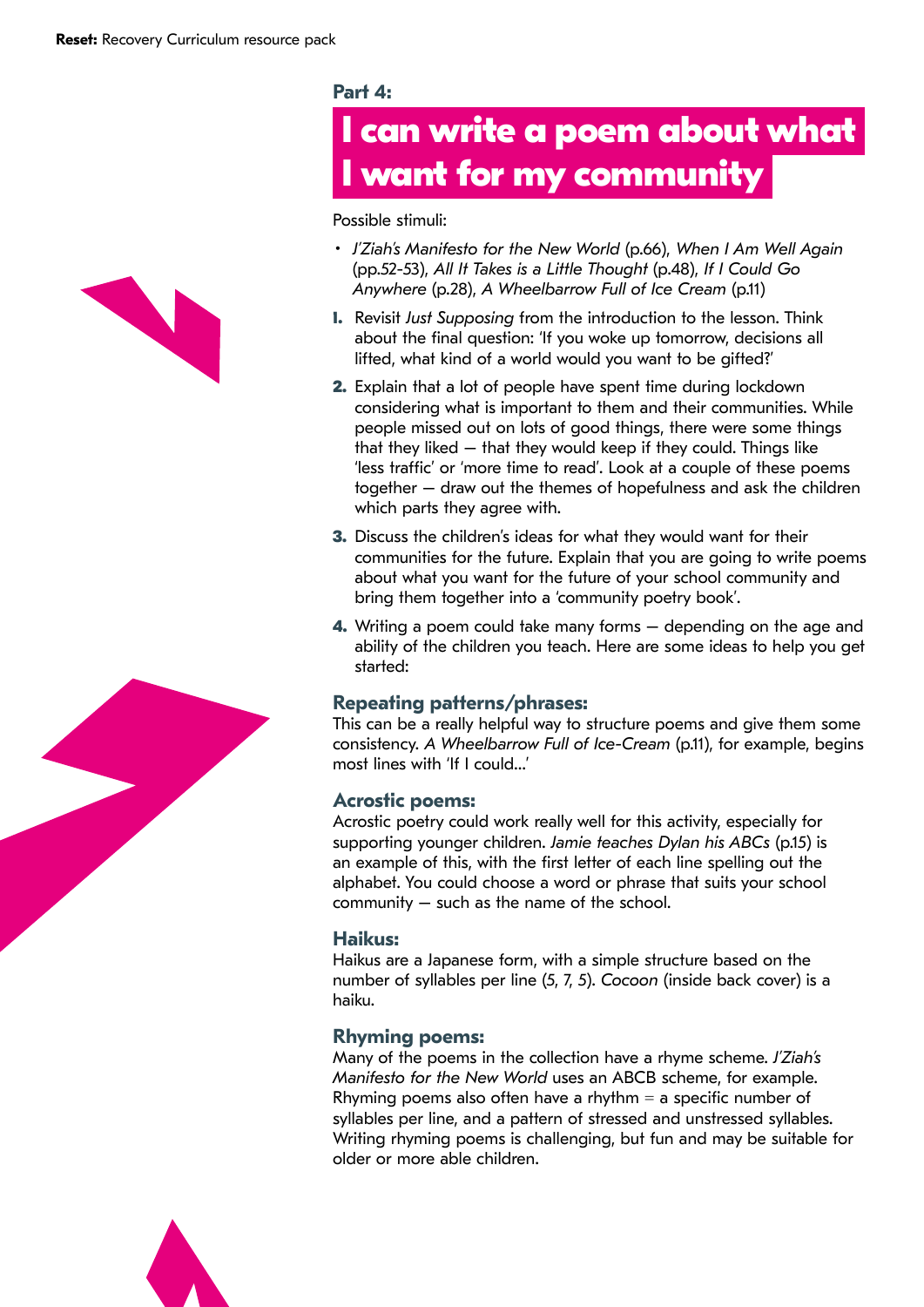

#### **Other resources from A New Direction that link with this lever:**

[Cooking up Community](https://www.anewdirection.org.uk/asset/4179/view)  $\rightarrow$ 

[Keeping Creative at Home:](https://www.anewdirection.org.uk/blog/keeping-creative-at-home-five-easy-ways-into-poetry)  [Five easy ways into poetry](https://www.anewdirection.org.uk/blog/keeping-creative-at-home-five-easy-ways-into-poetry)  $\rightarrow$ 

[Class pictures](https://www.anewdirection.org.uk/asset/4187/view)  $\rightarrow$ 

[Tapestry](https://www.anewdirection.org.uk/asset/4181/view)  $\rightarrow$ 

[How Do You Draw a Story?](https://www.anewdirection.org.uk/asset/4197/view) →

[Keeping Creative at Home:](https://www.anewdirection.org.uk/blog/keeping-creative-at-home-creative-collaboration-from-a-distance)  [Creative collaboration from a](https://www.anewdirection.org.uk/blog/keeping-creative-at-home-creative-collaboration-from-a-distance)  [distance](https://www.anewdirection.org.uk/blog/keeping-creative-at-home-creative-collaboration-from-a-distance)  $\rightarrow$ 

[10 Tips for Teachers: How](https://www.anewdirection.org.uk/blog/10-tips-for-teachers-how-to-build-partnerships-in-the-community)  [to build partnerships in the](https://www.anewdirection.org.uk/blog/10-tips-for-teachers-how-to-build-partnerships-in-the-community)  [community](https://www.anewdirection.org.uk/blog/10-tips-for-teachers-how-to-build-partnerships-in-the-community)  $\rightarrow$ 

#### **Want to go further? Try these:**

- Community quilts are an age-old tradition, whereby the patchwork is built up over time to create a record of the contributions of members of the community. Author Sita Brahmachari sees storytelling as a patchwork. Her resource on Pop Up Hub, *Patchwork Quilt of Storytelling*, explains how it works. Sita also runs Pop Up CPD sessions on her patchwork storytelling approach.
- *Shackleton's Journey* by William Grill a stunningly illustrated account of how a team of explorers trying to cross Antarctica survived by applying teamwork, skill sharing and community thinking. There are drawing activities to accompany the book available on Pop Up Hub.
- *Old Dog, New Tricks* by Bali Rai the story of how a man with racist views and his Sikh neighbours learn to understand one another. A heart-warming story about the importance of family and friends. Particularly suitable for struggling, reluctant and dyslexic readers aged 12+.
- Pop Up Hub is a free, child-centred digital platform showcasing hundreds of quality contemporary books, plus inspiring content by authors, stories created by pupils in response to books, and bookbased resources produced by teachers.